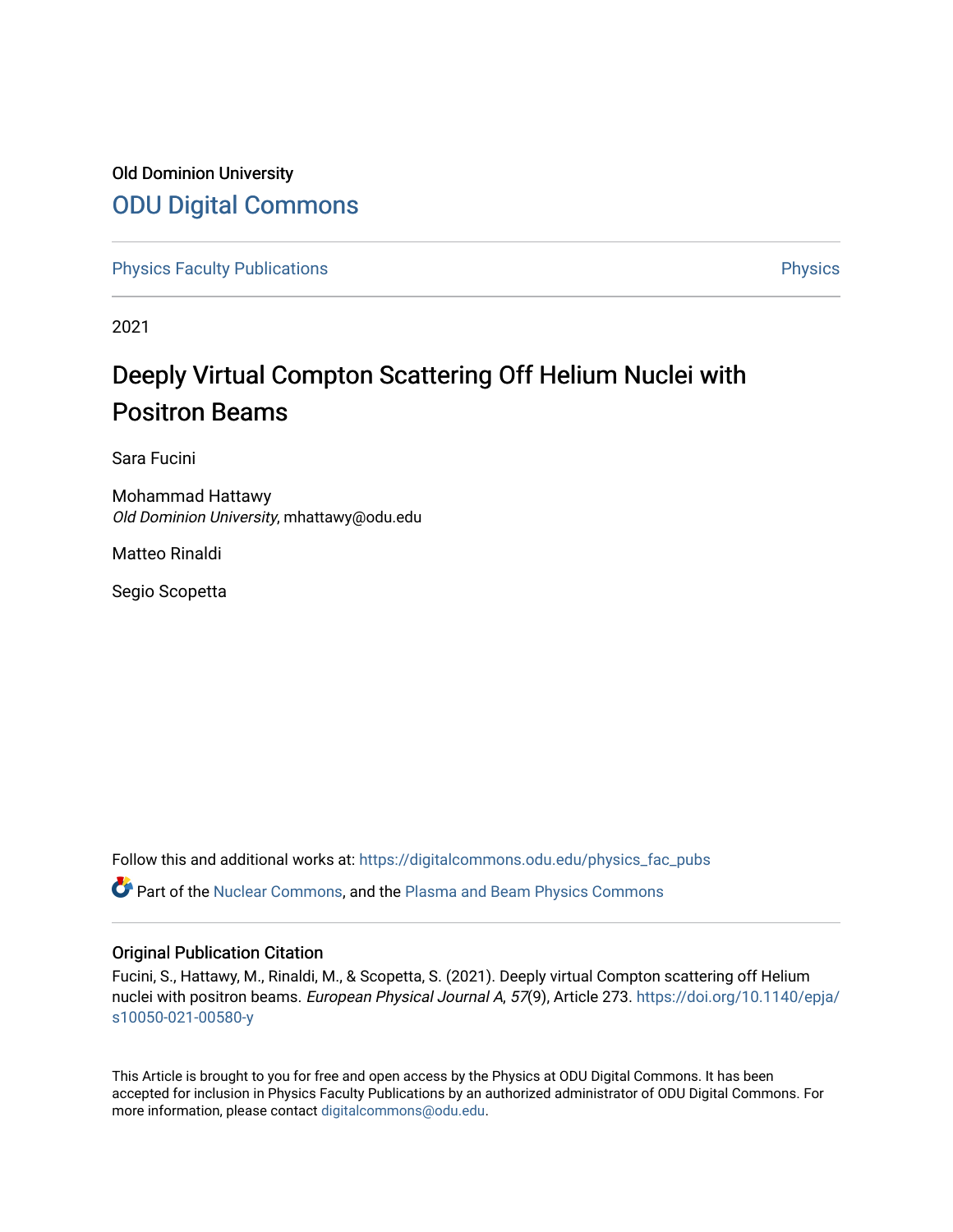Regular Article - Theoretical Physics

## **Deeply virtual Compton scattering off Helium nuclei with positron beams**

**Sara Fucini**[1,2](#page-1-0)**, Mohammad Hattawy**[3](#page-1-1)**, Matteo Rinaldi**[1,2](#page-1-0)**, Sergio Scopetta**[1,2,](#page-1-0)a

<sup>1</sup> Dipartimento di Fisica e Geologia, Università degli Studi di Perugia, Perugia, Italy

<sup>2</sup> INFN, Sezione di Perugia, via A. Pascoli snc, 06123 Perugia, Italy

<sup>3</sup> Old Dominion University, Norfolk, VA 23529, USA

Received: 27 April 2021 / Accepted: 26 August 2021 / Published online: 15 September 2021 © The Author(s) 2021 Communicated by Nicolas Alamanos

**Abstract** Positron initiated deeply virtual Compton scattering (DVCS) of  $\rm{f}$ <sup>4</sup>He and  $\rm{^{3}He}$  nuclei is described. The way the so-called *d*−term could be obtained from the real part of the relevant Compton form factor is summarized, and the importance and novelty of this measurement is discussed. The measurements addressed for  ${}^{3}$ He targets could be very useful even in a standard unpolarized target setup, measuring beam spin and beam charge asymmetries only. The unpolarized beam charge asymmetries for DVCS off  $3$ He and  $4$ He are also estimated, at JLab kinematics and, for <sup>4</sup>He, also at a configuration typical at the future Electron–Ion Collider. Incoherent DVCS processes, in particular the ones with tagging the internal target by measuring slow recoiling nuclei, and the unique possibility offered by positron beams for the investigation of Compton form factors of higher twist, are also briefly addressed.

#### **1 Introduction**

In recent years, a growing interest on nuclear deeply virtual Compton scattering (DVCS), i.e., hard photon electroproduction from nuclear targets, has arisen. This is mainly motivated by the possibility to shed light on the European Muon Collaboration (EMC) effect, i.e., the elusive nuclear modifications of the nucleon parton structure (see, e.g., Refs. [\[1,](#page-7-0)[2\]](#page-7-1) for recent reports), as well as the possibility to distinguish the so-called coherent and incoherent channels of the DVCS process. This latter feature has been experimentally recently achieved by the CLAS collaboration at JLab using a 4He gaseous target  $[3-5]$  $[3-5]$ , paving the way to a new class of precise measurements at high luminosity facilities. Coherent DVCS takes place when the nucleus recoils elastically, while in the <span id="page-1-1"></span><span id="page-1-0"></span>incoherent process the struck proton is detected in the final state. Recently, the measurement of positron initiated DVCS has been experimentally proposed at Jefferson Lab (JLab) [\[6](#page-7-4)]. In the present paper, we analyze the impact that these measurements may have using  ${}^{4}$ He and  ${}^{3}$ He targets. This is done, separately for the coherent and incoherent channels, in the next two sections. Some additional remarks on higher twist effects are reported in the fourth section, followed by the conclusions of our investigation.

#### **2 Coherent DVCS**

To explore the insights on how positron beams could help in this field, let us first discuss coherent DVCS off<sup>4</sup>He, the only process which has been clearly accessed so far, and illustrated in the handbag approximation in Fig. [1.](#page-2-0) In DVCS, the relevant non-perturbative information is encoded in the so called generalized parton distribution functions (GPDs), giving access, in specific kinematic configurations, to the location of one parton of given longitudinal momentum, in the transverse plane of the target (the so-called hadron tomography). We recall that, at leading-twist, <sup>4</sup>He has only one chiral-even GPD.

In the coherent DVCS data analysis from the EG6 exper-iment by the CLAS collaboration [\[3](#page-7-2)], the measured observable was the single beam-spin asymmetry, *ALU* , which can be extracted from the reaction yields for the two electron helicities  $(N^{\pm})$ :

$$
A_{LU} = \frac{1}{P_B} \frac{N^+ - N^-}{N^+ + N^-},\tag{1}
$$

where  $P_B$  is the degree of longitudinal polarization of the incident electron beam.



<sup>a</sup> e-mail: [Sergio.Scopetta@pg.infn.it](mailto:Sergio.Scopetta@pg.infn.it) (corresponding author)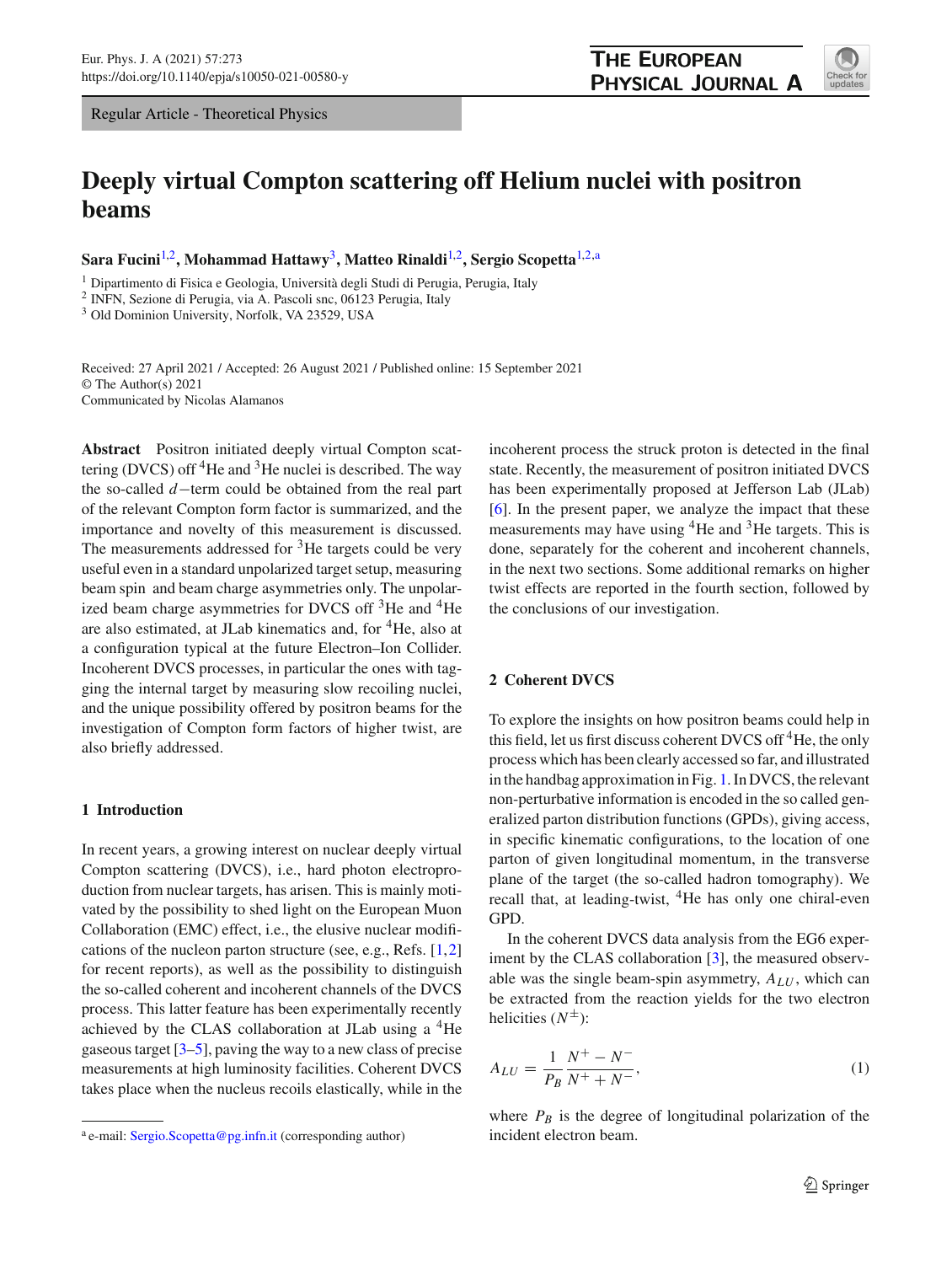

<span id="page-2-0"></span>**Fig. 1** The leading-order, twist-2, handbag approximation to the coherent DVCS process off  ${}^{4}$ He, where the four-vectors of the initial/final electron, photon, and <sup>4</sup>He nucleus are denoted by  $k/k'$ ,  $q/q'$ , and  $p/p'$ , respectively. The quantity  $x + \xi$  is the hadron's longitudinal momentum fraction carried by the struck quark,  $-2\xi$  is the longitudinal momentum fraction of the momentum transfer  $\Delta (= q - q' = p' - p)$ , and  $t (= \Delta^2)$  is the squared momentum transfer

Within the accessed kinematical phase-space of the EG6 experiment, the cross section of real photon electroproduction is dominated by the so-called Bethe–Heitler(BH) process, where the real photon is emitted by the incoming or the outgoing lepton, while the pure DVCS contribution is very small. However, the DVCS contribution is enhanced in the observables sensitive to the interference term, i.e. the quantity *ALU* given above, which depends on the azimuthal angle  $\phi$  between the  $(e, e')$  and  $(\gamma^*, {^4\text{He'}})$  planes. The asymmetry *ALU* for a spin-zero target can be approximated at leadingtwist as

<span id="page-2-4"></span>
$$
A_{LU}(\phi) = \frac{\alpha_0(\phi) \mathfrak{Im} \mathcal{H}_A}{den(\phi)},
$$
\n(2)

with:

<span id="page-2-1"></span>
$$
den(\phi) = \alpha_1(\phi) + \alpha_2(\phi) \Re^2 H_A
$$
  
+  $\alpha_3(\phi) \left[ (\Re^2 H_A)^2 + (\Im^2 H_A)^2 \right].$  (3)

The kinematic factors  $\alpha_i$  are known (see, e.g., Ref. [\[7](#page-7-5),[8\]](#page-7-6)). In the experimental analysis, using the different contributions proportional to  $sin(\phi)$  and  $cos(\phi)$  in Eq. [\(3\)](#page-2-1), both the real and imaginary parts of the so-called Compton Form Factor (CFF)  $H_A$ ,  $\Re eH_A$  and  $\Im mH_A$ , respectively, have been extracted by fitting the  $A_{LU}(\phi)$  distribution. CFF will be formally defined later on in terms of the nuclear GPDs. Results of the impulse approximation (IA) calculation of Ref. [\[9](#page-7-7)], are shown together with the data of Ref. [\[3\]](#page-7-2) in Figs. [2](#page-2-2) and [3.](#page-2-3) In the theoretical evaluation, state-of-the-art ingredients are used for the description of the nuclear and nucleon structure (older calculations are found in  $[10,11]$  $[10,11]$ ). We remark here that, as a consequence of the IA, the nuclear GPD is obtained as a convolution formula between a one-body non-diagonal spectral function and the nucleon GPDs. In the actual calculation (see Ref. [\[9](#page-7-7)] for details) the spectral function is based on the Av18 nucleon nucleon interaction [\[12](#page-7-10)] and the Urbana



**Fig. 2** The imaginary part of the CFF measured in coherent DVCS off <sup>4</sup>He. Data from Ref. [\[3](#page-7-2)]; calculations (red crosses) from Ref. [\[9](#page-7-7)]

<span id="page-2-2"></span>

<span id="page-2-3"></span>Fig. 3 The real part of the CFF measured in coherent DVCS off <sup>4</sup>He. Data from Ref. [\[3](#page-7-2)]; calculations (red crosses) from Ref. [\[9](#page-7-7)]

IX three body forces [\[13\]](#page-7-11), while the nucleon GPDs are implemented following the Goloskokov–Kroll model [\[14](#page-7-12)[–16](#page-7-13)]. Big statistical errors are seen everywhere in the data but, in particular,  $\Re$ e $\mathcal{H}_A$  is less precisely extracted than  $\Im$ *m* $\mathcal{H}_A$ , due to the small coefficient  $\alpha_2$  in Eq. [\(3\)](#page-2-1). This fact is easily understood looking at Fig. [3](#page-2-3) where it is evident that the predicted contribution of the real part of the CFF to the symmetry is really small.

Forth-coming data from JLab with the 12 GeV electron beam at high luminosity, using also the detector system developed by the ALERT run-group [\[17\]](#page-7-14), will be affected by much smaller statistical errors. Together with refined realistic theoretical calculations, in progress for light nuclei [\[18\]](#page-7-15), the new data will help to unveil an exotic behavior of the real and imaginary part of  $H_A$ , possibly due to modifications of the nucleon size and shape in the medium [\[2\]](#page-7-1) beyond that predicted in a conventional realistic scenario using the Impulse Approximation. Nonetheless, the extracted  $ReA$ <sup>*A*</sup>*A* will be always less precise than  $\Im m(\mathcal{H}_A)$ , intrinsically, due to the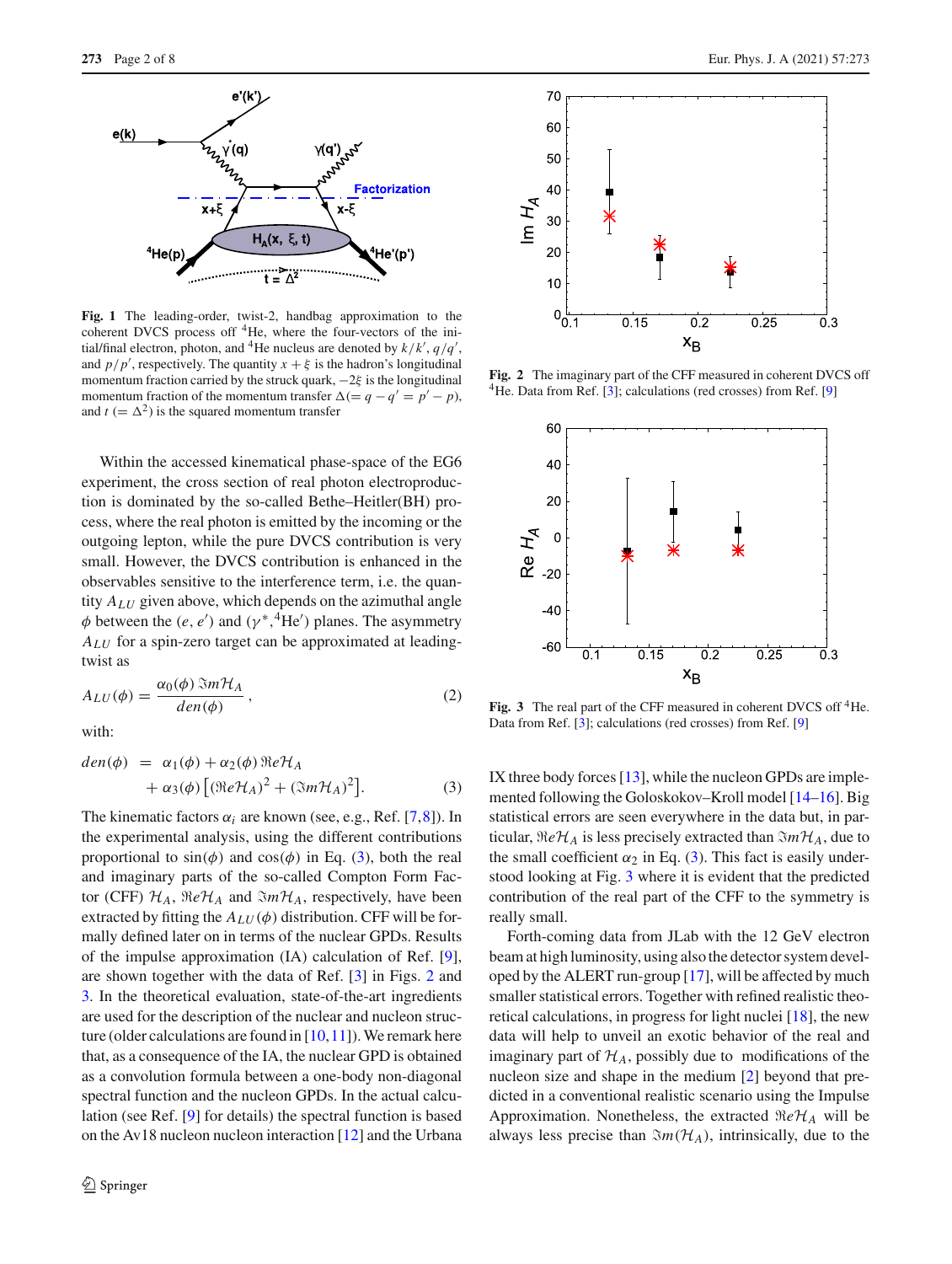

Fig. 4 The beam spin asymmetry measured in coherent DVCS off<sup>4</sup>He, for  $\phi = 90^\circ$ . Data from Ref. [\[3](#page-7-2)]; calculations (red dots) from Ref. [\[9](#page-7-7)]. The result obtained neglecting the real part of the CFF  $\mathcal{H}_A$  is also shown (blue triangles)

small coefficient  $\alpha_2$  in [\(3\)](#page-2-1) previously introduced. A precise knowledge of  $ReH_A$  for light nuclei would be, instead, crucial as explained briefly below for the 4He target. Formally one can write, for the quantities  $\Re$ e $\mathcal{H}_A$  and  $\Im$ *m* $\mathcal{H}_A$  shown in Figs. [2](#page-2-2) and [3](#page-2-3) respectively [\[19\]](#page-7-16):

<span id="page-3-0"></span>
$$
\Re e \mathcal{H}_A(\xi, t) \equiv \mathcal{P} \int_0^1 dx H_+(x, \xi, t) C_+(x, \xi), \tag{4}
$$

and

$$
\mathfrak{S}m\mathcal{H}_A = -\pi H_+(\xi, \xi, t),\tag{5}
$$

with:

$$
H_{+} = H(x, \xi, t) - H(-x, \xi, t),
$$
\n(6)

and

$$
C_{+}(x,\xi) = \frac{1}{x+\xi} + \frac{1}{x-\xi},
$$
\n(7)

with  $H(x, \xi, t)$  the chiral-even, leading twist generalized parton distribution (GPD).

Besides, it is also known that  $\Re$ e $\mathcal{H}_A$  satisfies a once subtracted dispersion relation at fixed *t* can be, therefore, related to  $\Im m\mathcal{H}_A$ , leading to [\[20](#page-7-17)[–23](#page-7-18)]

$$
\Re e \mathcal{H}_A(\xi, t) \equiv \mathcal{P} \int_0^1 dx H_+(x, x, t) C_+(x, \xi) - \delta(t). \tag{8}
$$

It is worth noting that, while in the convolution integral defining the real part of the CFF in Eq. [\(4\)](#page-3-0) the GPD enters for unequal values of its first and second argument, the integrated GPD in the dispersion relation has its first and second arguments equal.

The subtraction term  $\delta(t)$  can be related to the so-called *d*−term and accurate measurements, supplemented by precise calculations, would allow therefore to study this quantity for nuclei, for the first time. This *d*−term, introduced initially

to recover the so-called polinomiality property in double distribution (DD) approaches to GPDs modelling [\[24\]](#page-7-19), has been related to the form factor of the QCD energy momentum tensor (see e.g. Ref. [\[25,](#page-8-0)[26\]](#page-8-1)). It encodes information on the distribution of forces and pressure between elementary QCD degrees of freedom in the target. For nuclei, it has been predicted to behave as  $A^{7/3}$  in a mean field scheme, both in the liquid drop model of nuclear structure  $[27]$  and in the Walecka model [\[28\]](#page-8-3). None of these approaches makes much sense for light nuclei, for which accurate realistic calculations are possible. Using light nuclei one would, therefore, explore at the parton level, the onset and evolution of the mean field behavior across the periodic table, from deuteron to 4He, whose density and binding are not far from those of medium-heavy nuclei.

In this context, coherent DVCS off 3He targets acquires an important role since an intermediate behavior is expected between the almost unbound deuteron system and the deeply bound alpha particle.

The formal description of coherent DVCS off<sup>3</sup>He in terms of CFFs and related GPDs, is the same of the proton [\[7](#page-7-5)[,8](#page-7-6)], a spin one-half target, and they can be accessed by properly defining spin dependent asymmetries.

Realistic theoretical calculations are available for GPDs [\[29](#page-8-4)[–33](#page-8-5)] and are in progress for the relevant CFFs, cross sections and asymmetries, representing an important support for the planning of measurements [\[18\]](#page-7-15).

We notice that, as it has been shown in Refs. [\[31,](#page-8-6)[32\]](#page-8-7), the <sup>3</sup>He chiral-even GPDs are strongly dominated by the neutron GPDs, which can be safely extracted by properly taking into account the nuclear effects described in the Impulse Approximation. One could object that the use of  ${}^{3}$ He, either longitudinally or transversely polarized, in a coherent DVCS experiment where the slow recoiling nucleus has to be detected, represents at the moment a challenge, either with electron or positron beams. The same problem does not arise at the EIC.

With an unpolarized  $3$ He target it is possible to access the  $\Re$ *e* $\mathcal{H}_A$ , and therefore, to explore the d-term of this relevant light nucleus, by measuring the beam-charge asymmetries, as described below. The sign of the lepton beam charge  $(C =$  $\pm$ 1) and polarization ( $\lambda$ ) dependence of the cross section, for an unpolarized target, is expressed by the following terms [\[6](#page-7-4)]:

<span id="page-3-1"></span>
$$
\sigma^C = \sigma_{BH} + \sigma_{DVCS} + \lambda \tilde{\sigma}_{DVCS} + C\sigma_{INT} + C\lambda \tilde{\sigma}_{INT},
$$
\n(9)

where the index *INT* denotes the BH-DVCS quantum interference contribution to the cross section. The following relations hold between the terms in the Eq. [\(9\)](#page-3-1) and those appearing in the Eqs.  $(2)$  and  $(3)$ :

$$
\sigma_{BH} \propto \alpha_1(\phi),
$$
  
\n
$$
\sigma_{DVCS} \propto \alpha_3(\phi) \left[ (\Re e \mathcal{H}_A)^2 + (\Im m \mathcal{H}_A)^2 \right],
$$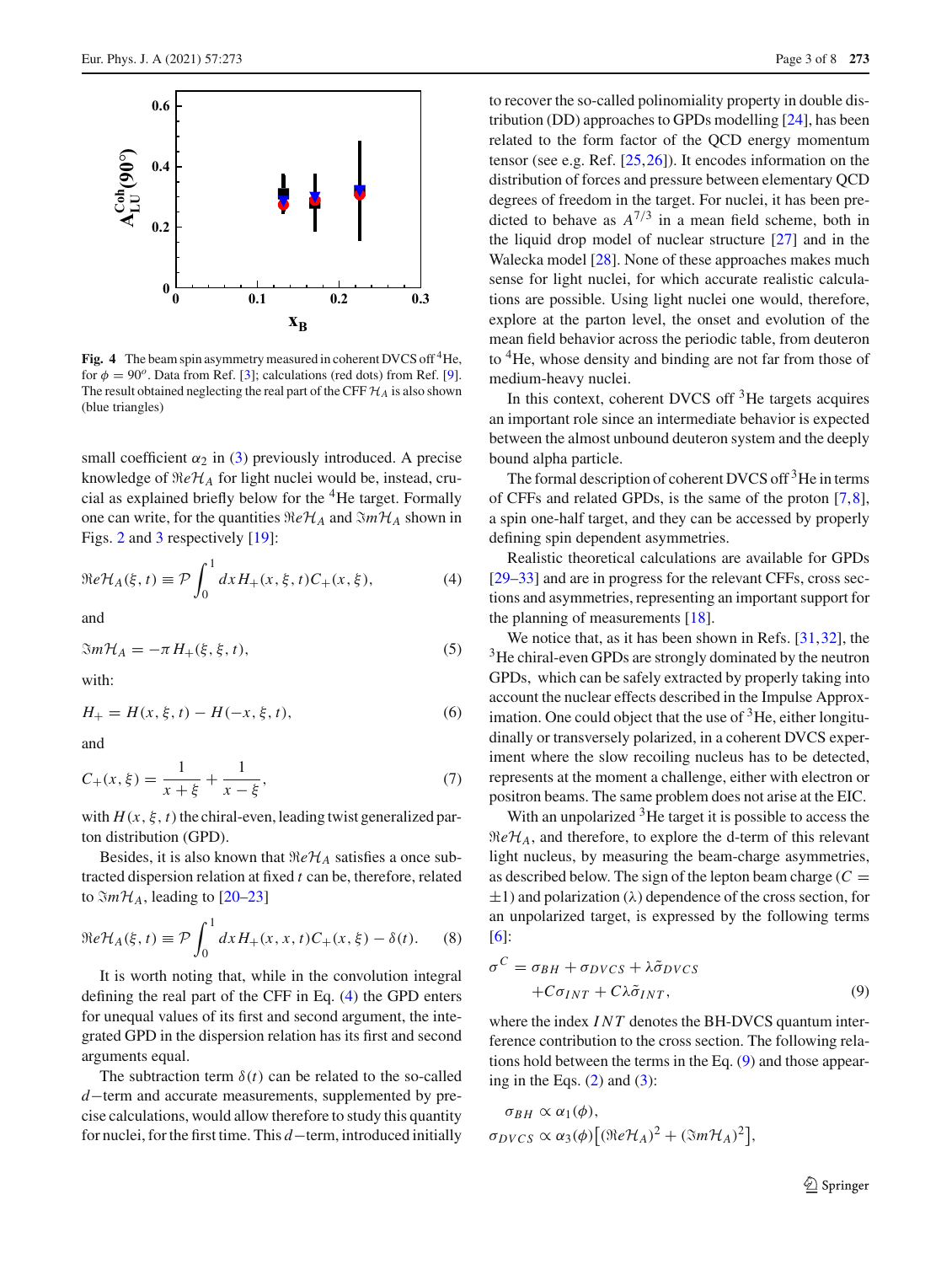$$
\sigma_{INT} \propto \alpha_2(\phi) \Re\ell \mathcal{H}_A, \n\tilde{\sigma}_{INT} \propto \alpha_0(\phi) \Im\ell \mathcal{H}_A,
$$
\n(10)

while  $\tilde{\sigma}_{DVCS}$  is proportional to a term suppressed at JLab kinematics, depending on higher twist CFFs. As it will become clear later in this section, using asymmetries built by properly considering cross sections measured with a specific beam with a given spin, one could access all the five cross sections in Eq. [\(9\)](#page-3-1). For example, using positron beams, the beam-charge asymmetry, proportional to  $\sigma^+ - \sigma^-$  in Eq. [\(9\)](#page-3-1), would be at hand and one could attempt to extract  $\sigma_{INT}$ . Explicit examples are discussed in the following.

Using unpolarized electrons and positrons, the real part of the CFF,  $\Re e\mathcal{H}_A$ , would be directly accessed by measuring charge beam asymmetries. By following the same formalism adopted in Ref. [\[7\]](#page-7-5), the beam charge asymmetry (BCA*A*) for a nucleus with *A* nucleons, is defined as follows:

$$
BCA_A = \frac{d\sigma^+ - d\sigma^-}{d\sigma^+ + d\sigma^-},\tag{11}
$$

where here  $d\sigma^{\pm}$  represents the five times differential unpolarized cross section for an electron  $(-)$  or a positron  $(+)$ beam, respectively. Let us recall that such a cross section for, e.g., the process  $e^{\pm 3}He \rightarrow e^{\pm 3}He\gamma$  [\[7](#page-7-5)[,8](#page-7-6)], reads:

$$
d\sigma^C \equiv \frac{d\sigma^C}{dx_B \, dy \, dt \, d\phi \, d\varphi} = \frac{\alpha^3 x_B y}{16\pi^2 Q^2 \sqrt{1 + \varepsilon^2}} \left| \frac{T_C}{e^3} \right|^2 \tag{12}
$$

where  $x_B = x_{Bj}$  is the Bjorken *x*,  $Q^2$  is the photon virtuality,  $\alpha$  is fine-structure constant,  $\varepsilon = 2x_B M_3/Q$ ,  $M_3$ is the  $3$ He mass and *y* is the lepton energy loss fraction. Moreover  $\phi$  is the azimuthal angle between the lepton plane and the recoiled nucleus.  $\varphi$  is the difference between the azimutal angle of the transverse part of the nucleon polarization and the azimuthal angle of the recoiled hadron. Finally,  $T_C^2 = |T_{BH}|^2 + |T_{DVCS}|^2 + I_C$  where only the interference term,  $I_C$ , depends on the beam charge [\[7](#page-7-5)]. Therefore:

$$
d\sigma^+ - d\sigma^- = \frac{2\alpha^3 x_B y}{16\pi^2 Q^2 \sqrt{1 + \varepsilon^2}} \frac{I}{e^6}
$$
 (13)

where  $I = I_C/C$ . Within this formalism:

$$
I = \frac{e^6}{x_B y^3 t P_1(\phi) P_2(\phi)}
$$
  
 
$$
\times \left\{ c_0^I + \sum_{n=1}^3 \left[ c_n^I \cos(n\phi) + s_n^I \sin(n\phi) \right] \right\}.
$$
 (14)

These harmonic coefficients depend on the  ${}^{3}$ He CFFs. In particular, if unpolarized targets and beams are considered,  $s_n^I$  do not contribute to the BCA<sub>3</sub>. The functions  $P_1$  and  $P_2$ [\[7](#page-7-5)] cancel out in the evaluation of BCA<sub>3</sub>. On the other hand:

$$
d\sigma^{+} + d\sigma^{-} = \frac{2\alpha^{3}x_{B}y}{16\pi^{2}Q^{2}\sqrt{1+\varepsilon^{2}}} \frac{|T_{DVCS}|^{2} + |T_{BH}|^{2}}{e^{6}}.
$$
\n(15)

We remind that, when terms of the order  $t/Q^2$  can be neglected, BCA3 is directly related to the real part of CFFs. As a matter of fact, in this kinematic conditions, the  $|T_{DVCS}|^2$ can be neglected:

BCA<sub>3</sub>(
$$
\phi
$$
) ~  $\frac{e^6}{x_B y^3 t P_1(\phi) P_2(\phi)} \frac{c_1^I \cos(\phi)}{|T_{BH}|^2}$ . (16)

Besides, since  $c_3^I$  is related to the gluon distribution, in this initial analysis such a contribution is also neglected, together with  $c_0^I$  and  $c_2^I$ . Finally, we have  $c_1^I \propto Re \ c_{unp}^I$  where  $c_{unp}^I$  =  $F_1\mathcal{H} + x_B/(2 - x_B)(F_1 + F_2)\tilde{\mathcal{H}} - t/(4M_3^2)F_2\mathcal{E}$  (for details see Ref. [\[7](#page-7-5)]). We recall that  $F_1$  and  $F_2$  are the Dirac and Pauli form factors respectively and  $\mathcal{F} = \mathcal{H}, \mathcal{E}, \tilde{\mathcal{H}}$  is the CFF. Finally:

<span id="page-4-0"></span>
$$
BCA_3(\phi) = \frac{x_B(1+\varepsilon^2)^2}{y} \frac{c_1^I \cos(\phi)}{c_0^{BH} + c_1^{BH} \cos(\phi)}.
$$
 (17)

Let us point out that, here and in the following, we consider, for the moment being, the infinitely small bin approximation in our theoretical idealized predictions. Numerical results for the  ${}^{3}$ He BCA, evaluated in a kinematical range typical at JLab, are shown for the first time in the upper panel of Fig. [5.](#page-5-0) Here the  ${}^{3}$ He GPDs have been calculated using the off-forward spin dependent spectral function obtained with the AV18 nuclear potential [\[34](#page-8-8)[–36\]](#page-8-9), following the procedure described in Refs. [\[31,](#page-8-6)[32\]](#page-8-7).

The nucleonic GPDs, needed as an input to the calculation, have been chosen among the phenomenological parametrizations of Refs. [\[14](#page-7-12)[–16](#page-7-13)]. In addition, we take advantage of this discussion to present, for the first time, IA predictions for the <sup>3</sup>He beam spin asymmetry (BSA). This result is fundamental since from the combined data for the BCA and BSA the <sup>3</sup>He leading twist CFF could be extracted. In general, one can introduce the nuclear beam spin asymmetry (BSA):

$$
BSA_A = \frac{d\sigma^{\uparrow} - d\sigma^{\downarrow}}{d\sigma^{\uparrow} + d\sigma^{\downarrow}}.
$$
\n(18)

By using the previously discussed strategy and approximations, one can relate the above quantity to the imaginary part of CFF. For a  $1/2$  spin target like the  ${}^{3}$ He one gets:

<span id="page-4-1"></span>
$$
\text{BSA}_3 \sim \pm \frac{x_{Bj}}{y} \frac{s_1^I}{c_0^{BH}} \sin(\phi),\tag{19}
$$

where now  $s_1^I \propto Im c_{unp}^I$ .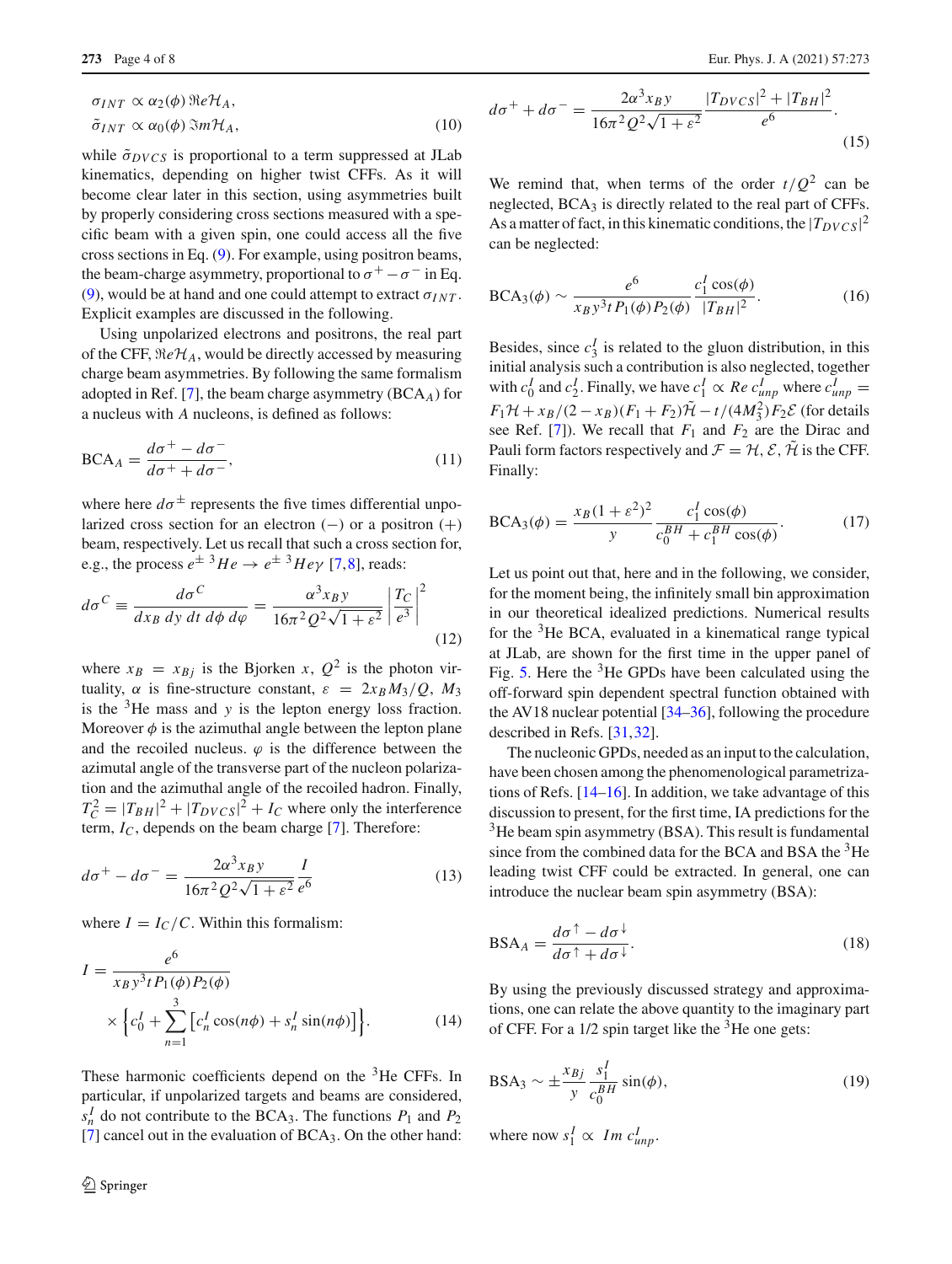

<span id="page-5-0"></span>**Fig. 5** Upper panel: The <sup>3</sup>He beam charge asymmetry Eq. [\(17\)](#page-4-0) for a specific kinematic configuration, typical at JLab. Lower panel: the same but for the  $3$ He beam spin asymmetry Eq. [\(19\)](#page-4-1)

The formalism above discussed for the beam charge asymmetry of the  ${}^{3}$ He nucleus can be easily extended to the  ${}^{4}$ He nucleus. While the beam spin asymmetry for a longitudinally polarized electron beam off an unpolarized target has already demonstrated to be a key observable to access the imaginary part of the CFF, the BCA is mostly useful to extract information of the real part of the CFF. Looking at Eq. [\(17\)](#page-4-0), the numerator encapsulates the real part of CFF linked to the chiral even GPD of the  $H^A$  up to radiative corrections leading to further  $\phi$  dependence, to be investigated. Unlike the <sup>3</sup>He case, <sup>4</sup>He as a spin-zero hadron, at leading-twist is parametrized by only one chiral even GPD. We show here our first estimates of the BCA for  ${}^{4}$ He, where we use, for the expression of the GPD  $H^A$ , the Impulse Approximation model presented in Ref. [\[9\]](#page-7-7).

Although the non diagonal momentum and the energy dependencies of the spectral function are just modeled, our approach is able to describe conventional nuclear effects, as can be seen in Figs. [2,](#page-2-2) [3.](#page-2-3) We note that the twist-two CFF of the 4He nucleus receives the contribution of the GPD *H* and *E* of the bound nucleons in the form  $H^{N/A}$  =



<span id="page-5-1"></span>Fig. 6 The <sup>4</sup>He beam charge asymmetry shown at different kinematic points, typically probed at JLab

 $\sqrt{(1-\xi^2)}\left[H^N - \frac{\xi^2}{1-\xi^2}E^N\right]$ . As observed in Ref. [\[18\]](#page-7-15), the contribution of the GPD  $E^{\overline{N}}$  is practically negligible at the kinematics probed at JLab due to the smallness of the skweness (an even greater kinematical suppression for such a factor will be observed in the typical kinematic ranges expected at the EIC [\[37](#page-8-10)]).

For the nucleon GPDs we used the same GK models used for <sup>3</sup>He, and described in Refs. [\[15](#page-7-20),[38\]](#page-8-11).

In Fig.  $6$ , a sizable asymmetry is observed for  ${}^{4}$ He shown at various kinematics accessible at JLab. Two of these are the same already probed in Ref. [\[3](#page-7-2)], while the other one is the same foreseen for the free proton using positron beams (see. Ref. [\[39](#page-8-12)]). As a reference, we show in Fig. [7](#page-6-0) the same quantity for one of the kinematic points envisioned at the EIC for a positron beam at 18 GeV colliding with a  $4$ He beam with an energy of 110 GeV. The values of the kinematical variables plotted, in the present paper, have been obtained as pseudo-data generated with the Monte-Carlo TOPEG.

While in Ref. [\[37\]](#page-8-10) the possibility to reach the first tomographic view of the nucleus is shown, here the big asymmetry found in some of the kinematical ranges investigated, allowing one an easier extraction of information from the observable, confirms the prominent role that the EIC together with the upgraded JLab will play with the aim to reach a deeper comprehension of the innermost structure of hadronic targets and hadronic matter.

#### **3 Incoherent DVCS**

A separate topic is incoherent DVCS off He nuclei, i.e., the process where, in the final state, the struck proton is detected. Therefore, in this case the bound nucleon CFFs could be accessed and the relative GPDs extracted and, ultimately, its tomography obtained. Figure [8](#page-6-1) illustrates the leading-twist handbag diagram for the incoherent DVCS process of <sup>4</sup>He.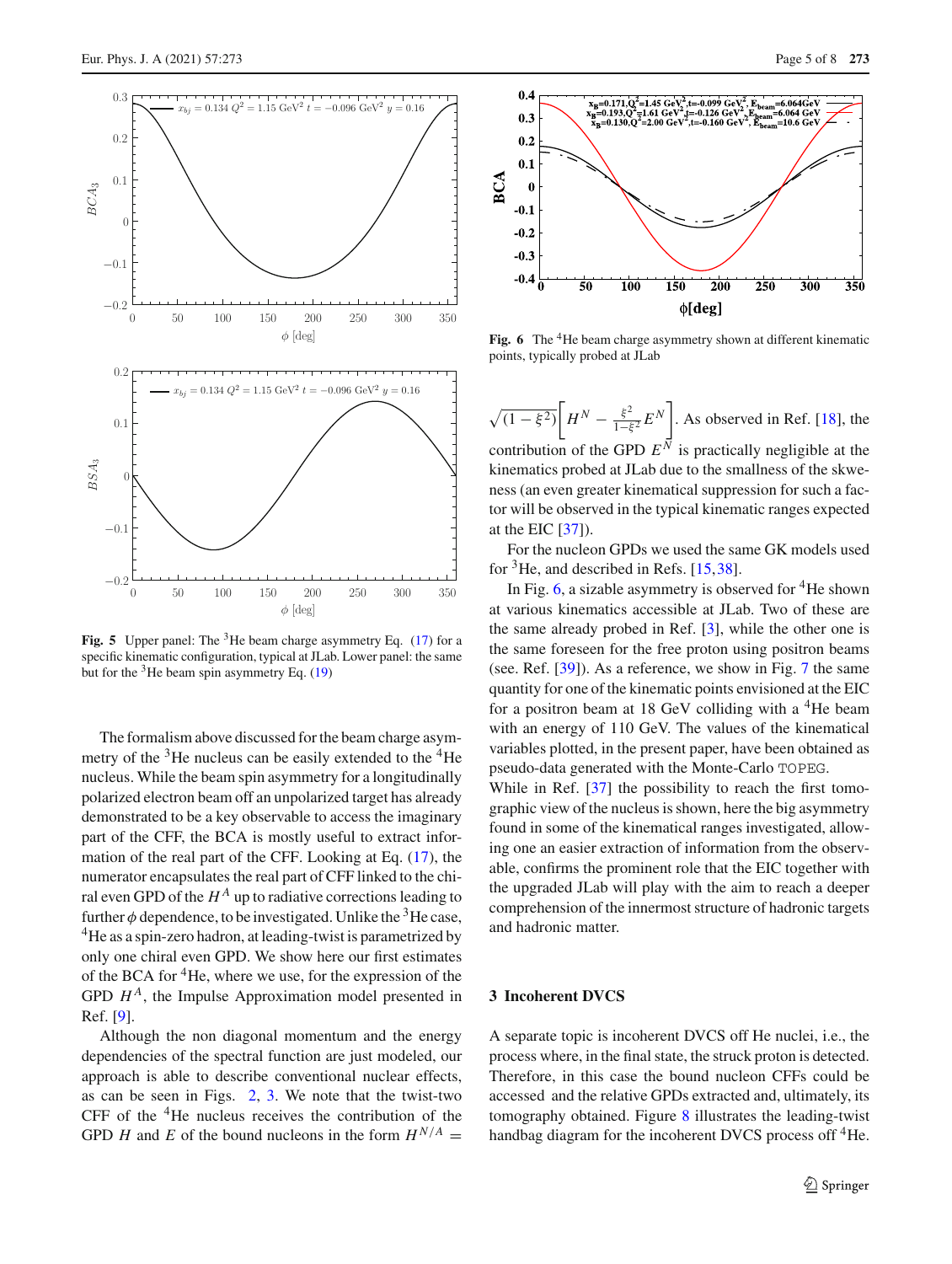

<span id="page-6-0"></span>Fig. 7 The <sup>4</sup>He beam charge asymmetry shown at different EIC kinematics. The energy configuration corresponding to these plots is  $E_{position} \times E_{nucleus} = (18 \times 110) \text{ GeV}$ 



<span id="page-6-1"></span>**Fig. 8** The leading-order, twist-2, handbag approximation to incoherent DVCS off 4He. See Fig. [1](#page-2-0) for the definition of the variables

Such measurements would provide a pictorial representation of the realization of the EMC effect and a great progress towards the understanding of its dynamical origin. As already stressed, this channel has been successfully isolated by the EG6 experiment of the CLAS collaboration at JLab [\[4\]](#page-7-21) and a first glimpse at the parton structure of the bound proton in the transverse coordinate space is therefore at hand. Recent impulse approximation calculations, using again a description based on the Av18 interaction for the nuclear effects and, for the nucleon part, the GK model and the one proposed in Ref. [\[40](#page-8-13)], evaluated using the PARTONS software [\[41](#page-8-14)], have been presented in Refs. [\[42](#page-8-15),[43\]](#page-8-16). The theoretical description of the recent data with conventional realistic ingredients is rather encouraging. The program of the JLab at 12 GeV includes an improvement of the accuracy of these measurements, in particular, for the first time in DVCS, tagging the struck nucleon detecting slow recoiling nuclei, using the detector developed by the ALERT run group [\[44\]](#page-8-17). This would allow to keep possible final state interactions, relevant in principle in this channel, under control. Measurements performed with electron and positron beams would allow for example the measurement of the *d*−term for the bound nucleon, either proton in  ${}^{3}$ He (tagging  ${}^{2}$ H from DVCS on  $3$ He) or in <sup>4</sup>He (tagging  $3$ H from DVCS on <sup>4</sup>He) or neutron in  ${}^{4}$ He (tagging  ${}^{3}$ He from DVCS on  ${}^{4}$ He). Modifications of the *d*−term of the nucleon in the nuclear medium, studied e.g. in Ref. [\[28\]](#page-8-3), would be at hand, as well as a glimpse at the structure of the neutron in the transverse plane, complementary to that obtained with deuteron targets.

#### **4 Beyond a chiral even GPDs description of DVCS on 4He**

As a last argument, we quickly note that, from the measurement of beam spin asymmetries built using cross sections measured with polarized electrons and positrons in coherent DVCS off <sup>4</sup>He, the terms  $\tilde{\sigma}_{DVCS}$  and  $\tilde{\sigma}_{INT}$ , appearing in Eq. [9,](#page-3-1) could be independently accessed. This would allow, for example for 4He, to study the other leading twist CFF of a spinless target, the so called gluon transversity GPD  $H_T$ , giving a corresponding name to the CFF  $\mathcal{H}_T$ , appearing in  $\tilde{\sigma}_{DVCS}$ . In Ref. [\[8\]](#page-7-6), it is shown how the contribution of  $\mathcal{H}_T$ to the cross section occurs through an interference between twist-two and effective twist-three CFFs. A first glimpse at this complicated interrelation would be obtained for a spinless target, in particular for a nuclear target, for the first time. As for any other gluon-sensitive observable, data for the cross section  $\tilde{\sigma}_{DVCS}$  would be a perfect tool to study gluon dynamics in nuclei. For example, a comparison between the above observable and calculations performed in an Impulse Approximation scheme, where the relevant nuclear degrees of freedom are colorless nucleons and mesons, would have the potential to expose possible exotic gluon dynamics in nuclei. This would be a pretty new possibility, complementary to that planned at JLab with 12 GeV, using exclusive vector meson electroproduction off 4He [\[44](#page-8-17)]. Such an interersting behavior would be very hardly seen using electrons only, due to the strong kinematical suppression of  $\tilde{\sigma}_{DVCS}$ with respect to the other contributions in Eq.  $(9)$ .

#### **5 Conclusions**

The unique possibilities offered by the use of positron beams in DVCS off three- and four-body nuclear systems have been reviewed. Summarizing, we can conclude that the main advantages will be:

– in coherent DVCS off  ${}^{3}$ He and  ${}^{4}$ He, using polarized electrons and unpolarized positrons, the real part of the chiral even unpolarized CFFs would be measured with a precision comparable to that of their imaginary part, providing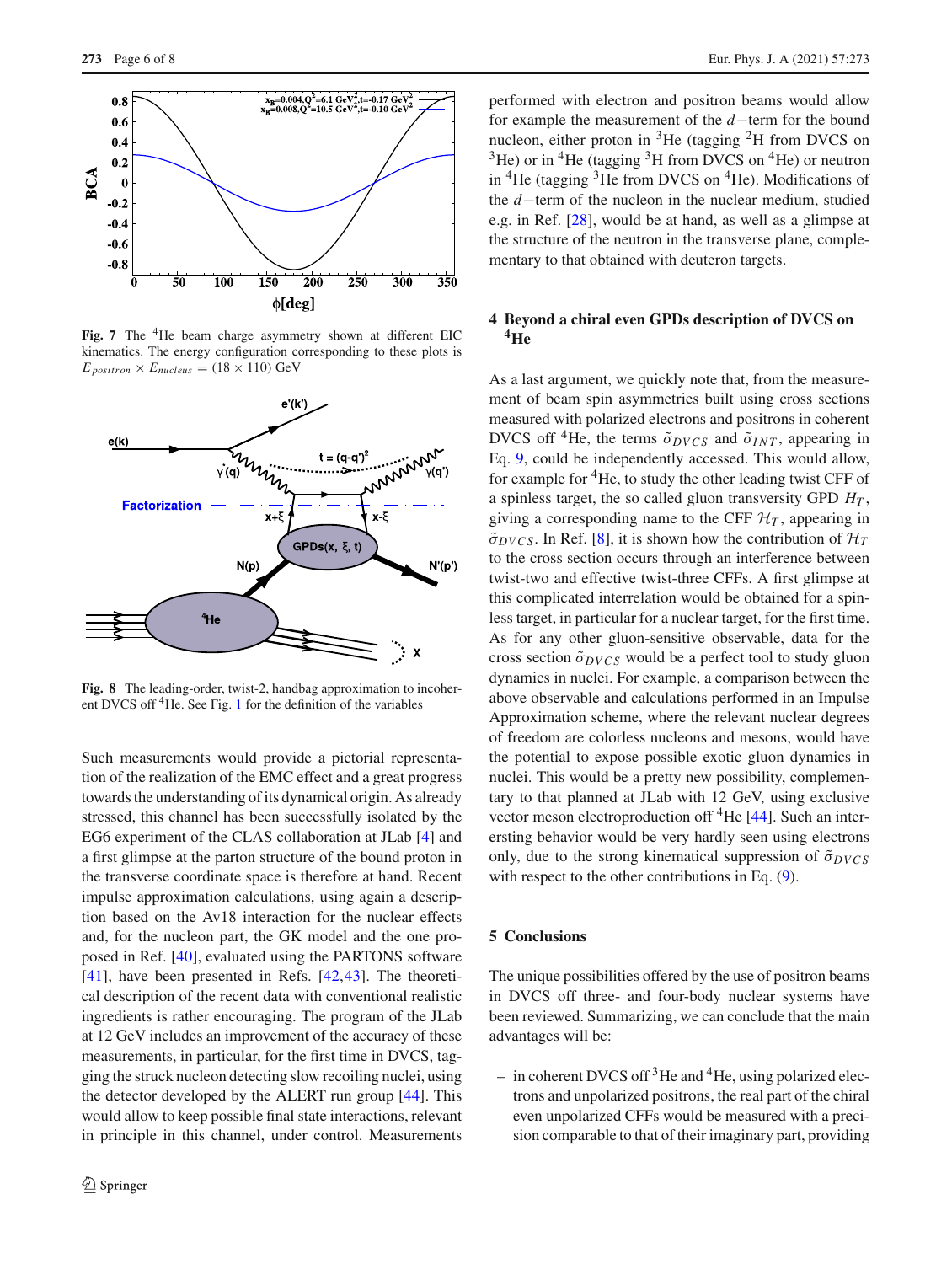a tool for the study of the so called *d*-term. In turn, the distribution of pressure and forces between the partons in nuclei, a new way to look at the nuclear medium modifications of nucleon structure, could be investigated;

- in incoherent DVCS off  ${}^{3}$ He and  ${}^{4}$ He, possibly tagging slow recoiling nuclear systems, the same programme could be run for the bound proton and neutron;
- $-$  using polarized  ${}^{3}$ He targets, a more complicated setup for the moment, spin dependent and parton helicity flip CFFs would be accessed for the first time for a nucleus, in both their real and imaginary parts. Moreover, in this case these quantities would be dominated by the neutron contributions and, in turn, an extraction of the neutron CFFs would be feasible;
- coherent DVCS of  $A^4$ He, initiated with polarized positrons, would allow a first analysis of nuclear chiral odd CFFs and GPDs, with higher twist contamination suitable to tentatively explore the gluon dynamics in nuclei.

A programme of nuclear measurements with positron beams would represent therefore an exciting complement to the experiments planned with nucleon targets, and to those planned with nuclear targets and electron beams. In this paper, we have shown for the first time realistic Impulse Approximation predictions for spin-independent charge asymmetries, at JLab kinematics for  ${}^{3}$ He and  ${}^{4}$ He and, in this last case, also in one of the typical kinematic setups foreseen at the EIC. In a comprehensive forthcoming investigation these calculations will be extended to the incoherent channels and to other spin dependent asymmetries.

**Funding** Open access funding provided by Universitá degli Studi di Perugia within the CRUI-CARE Agreement. This study is funded by STRONG-2020 project of the European Union's Horizon 2020 research and innovation programme: Fund no 824093.

**Data Availability Statement** This manuscript has no associated data or the data will not be deposited. [Authors' comment: Data sharing not applicable to this article as no datasets were generated or analysed during the current study.]

**Open Access** This article is licensed under a Creative Commons Attribution 4.0 International License, which permits use, sharing, adaptation, distribution and reproduction in any medium or format, as long as you give appropriate credit to the original author(s) and the source, provide a link to the Creative Commons licence, and indicate if changes were made. The images or other third party material in this article are included in the article's Creative Commons licence, unless indicated otherwise in a credit line to the material. If material is not included in the article's Creative Commons licence and your intended use is not permitted by statutory regulation or exceeds the permitted use, you will need to obtain permission directly from the copyright holder. To view a copy of this licence, visit [http://creativecomm](http://creativecommons.org/licenses/by/4.0/) [ons.org/licenses/by/4.0/.](http://creativecommons.org/licenses/by/4.0/)

#### **References**

- <span id="page-7-1"></span><span id="page-7-0"></span>2. I.C. Cloët et al., Exposing novel quark and gluon effects in nuclei. J. Phys. **G46**(9), 093001 (2019)
- <span id="page-7-2"></span>3. M. Hattawy et al., First exclusive measurement of deeply virtual compton scattering off 4He: toward the 3D tomography of nuclei. Phys. Rev. Lett. **119**(20), 202004 (2017)
- <span id="page-7-21"></span>4. M. Hattawy et al., Exploring the structure of the bound proton with deeply virtual compton scattering. Phys. Rev. Lett. **123**(3), 032502 (2019)
- <span id="page-7-3"></span>5. R. Dupré et al. Measurement of deeply virtual Compton scattering off Helium-4 with CLAS at Jefferson Lab (2021). [arXiv:2102.07419](http://arxiv.org/abs/2102.07419) [nucl-ex]. 2
- <span id="page-7-4"></span>6. A. Accardi et al.  $e^+$  @JLab white paper: an experimental program with positron beams at Jefferson Lab.  $arXiv:2007.15081$  [nucl-ex]
- <span id="page-7-5"></span>7. A.V. Belitsky, D. Mueller, A. Kirchner, Theory of deeply virtual Compton scattering on the nucleon. Nucl. Phys. B **629**, 323–392 (2002)
- <span id="page-7-6"></span>8. A.V. Belitsky, D. Mueller, Refined analysis of photon leptoproduction off spinless target. Phys. Rev. D **79**, 014017 (2009)
- <span id="page-7-7"></span>9. S. Fucini, S. Scopetta, M. Viviani, Coherent deeply virtual compton scattering off 4He. Phys. Rev. C **98**(1), 015203 (2018)
- <span id="page-7-8"></span>10. S. Liuti, S.K. Taneja, Microscopic description of deeply virtual Compton scattering off spin-0 nuclei. Phys. Rev. C **72**, 032201 (2005)
- <span id="page-7-9"></span>11. V. Guzey, M. Strikman, DVCS on spinless nuclear targets in impulse approximation. Phys. Rev. C **68**, 015204 (2003)
- <span id="page-7-10"></span>12. R. Wiringa, V.G.J. Stoks, R. Schiavilla, An Accurate nucleonnucleon potential with charge independence breaking. Phys. Rev. C **51**, 38–51 (1995)
- <span id="page-7-11"></span>13. B.S. Pudliner, V.R. Pandharipande, J. Carlson, S.C. Pieper, R.B. Wiringa, Quantum monte carlo calculations of nuclei with  $A \leq \pi$ 7. Phys. Rev. C **56**, 1720–1750 (1997)
- <span id="page-7-12"></span>14. P. Kroll, H. Moutarde, F. Sabatie, From hard exclusive meson electroproduction to deeply virtual Compton scattering. Eur. Phys. J. C **73**(1), 2278 (2013)
- <span id="page-7-20"></span>15. S.V. Goloskokov, P. Kroll, The Target asymmetry in hard vectormeson electroproduction and parton angular momenta. Eur. Phys. J. C **59**, 809–819 (2009)
- <span id="page-7-13"></span>16. M. Diehl, P. Kroll, Nucleon form factors, generalized parton distributions and quark angular momentum. Eur. Phys. J. C **73**(4), 2397 (2013)
- <span id="page-7-14"></span>17. W. Armstrong et al. Partonic structure of light nuclei (2017). [arXiv:1708.00888](http://arxiv.org/abs/1708.00888) [nucl-ex]
- <span id="page-7-15"></span>18. S. Fucini, M. Rinaldi, S. Scopetta, Generalized parton distributions of light nuclei. Few Body Syst. **62**(1), 3 (2021)
- <span id="page-7-16"></span>19. M. Guidal, H. Moutarde, M. Vanderhaeghen, Generalized parton distributions in the valence region from deeply virtual compton scattering. Rept. Prog. Phys. **76**, 066202 (2013)
- <span id="page-7-17"></span>20. I.V. Anikin, O.V. Teryaev, Dispersion relations and subtractions in hard exclusive processes. Phys. Rev. D **76**, 056007 (2007)
- 21. M. Diehl, DYu. Ivanov, Dispersion representations for hard exclusive processes: beyond the Born approximation. Eur. Phys. J. C **52**, 919–932 (2007)
- 22. A.V. Radyushkin, Generalized parton distributions and their singularities. Phys. Rev. D **83**, 076006 (2011)
- <span id="page-7-18"></span>23. B. Pasquini, M.V. Polyakov, M. Vanderhaeghen, Dispersive evaluation of the D-term form factor in deeply virtual Compton scattering. Phys. Lett. B **739**, 133–138 (2014)
- <span id="page-7-19"></span>24. M.V. Polyakov, C. Weiss, Skewed and double distributions in pion and nucleon. Phys. Rev. D **60**, 114017 (1999)